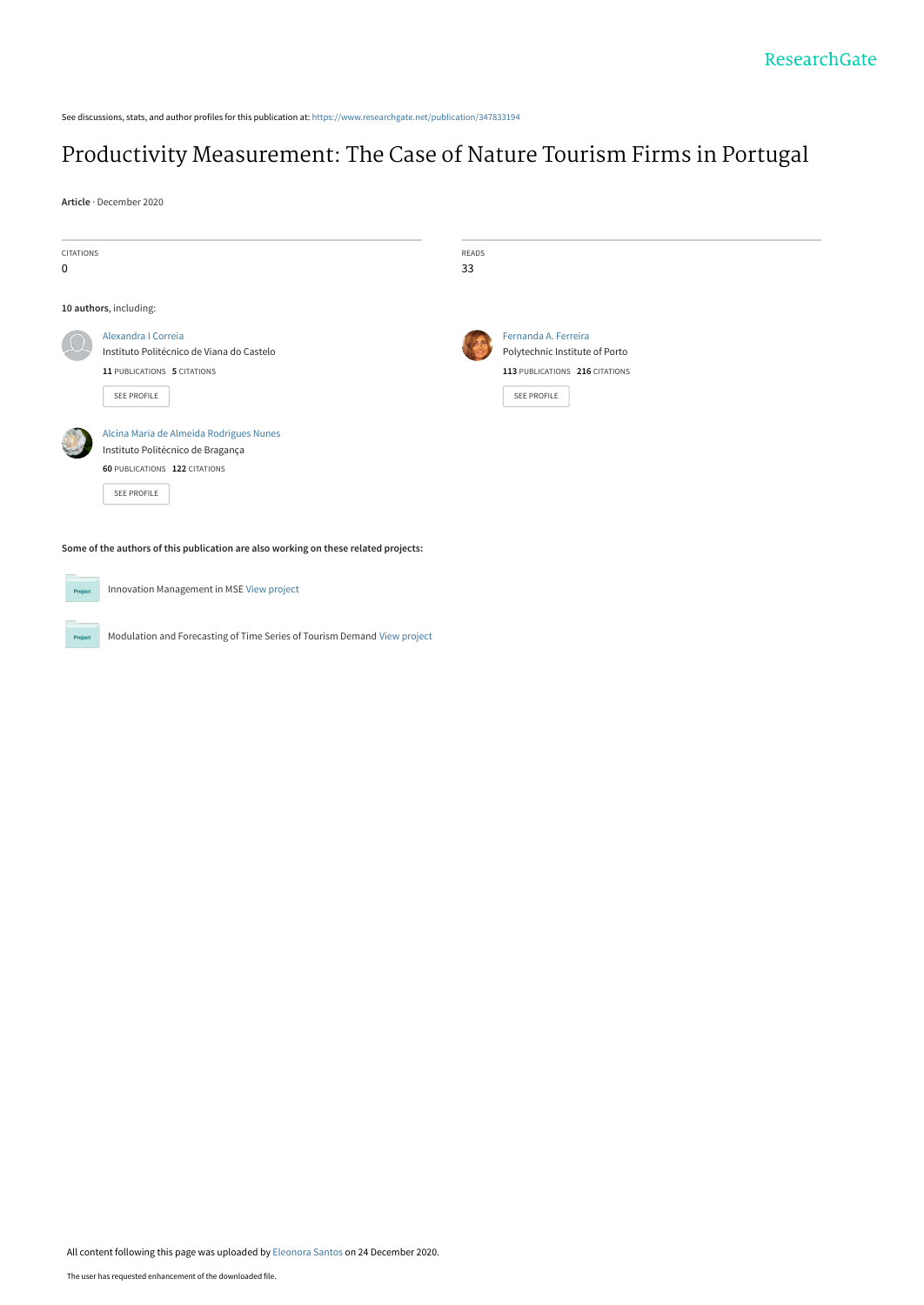## **PRODUCTIVITY MEASUREMENT: THE CASE OF NATURE TOURISM FIRMS IN PORTUGAL**

*Eleonora Santos1 Alexandra I. Correia2 Fernanda A. Ferreira3 Alcina Maria Nunes4 Cláudia Miranda Veloso5 Elvira Vieira6 Goretti Silva7 Manuel Fonseca8 Paulo Carrança9 Paula Odete Fernandes10*

## **ABSTRACT**

Productivity measurement in the tourism sector has been raising increasing interest among researchers and is recognised as an important indicator for understanding the strengths and weaknesses of the sector and for enhancing its spillover effects on the economy. However, studies for Portugal and the particular activities included in the set of nature tourism activities are scarce. To overcome this research gap, this paper calculates the labour productivity and total factor productivity (TFP) measures of nature tourism firms to compare firms' productivity performance across NUTS II regions in mainland Portugal during 2014–2017. Using data from SABI, *Quadros do Pessoal*, INE and the National Tourism Registry, the sample consists of 369 firms, representing 55% of firms operating in nature tourism in the mainland. Results show that the levels of TFP, unlike to labour productivity, are uneven over time and space. In 2015, a year of change in the business cycle, all regions experienced a negative increase in TFP except the Metropolitan Region of Lisbon, which seems to indicate that nature tourism in most of the country is less resilient to external economic shocks, performing better in periods of prosperity. Labour productivity growth does not present, in general, consistently positive results.

Keywords: Labour Productivity, Total Factor Productivity, Tourism Sector, Nature Tourism, Regional Analysis, Portugal.

JEL Classification: L83, O10, O47, R11

<sup>1</sup> CeBER | Universidade de Coimbra (eandreasantos@gmail.com)

<sup>2</sup> UNIAG | Instituto Politécnico de Viana do Castelo (acorreia@estg.ipvc.pt)

<sup>3</sup> UNIAG | Instituto Politécnico do Porto (faf@esht.ipp.pt)

<sup>4</sup> UNIAG | Instituto Politécnico de Bragança (alcina@ipb.pt)

<sup>&</sup>lt;sup>5</sup> GOVCOPP | Universidade de Aveiro (cmv@ua.pt)

<sup>6</sup> UNIAG | Instituto Politécnico de Viana do Castelo (evieira@esce.ipvc.pt)

<sup>7</sup> UNIAG | Instituto Politécnico de Viana do Castelo (goretti@estg.ipvc.pt)

<sup>&</sup>lt;sup>8</sup> UNIAG | Instituto Politécnico de Viana do Castelo (manuelfonseca@esce.ipvc.pt) 9 Turismo Porto e Norte de Portugal (paulo.carranca@portoenorte.pt)

<sup>10</sup> UNIAG | Instituto Politécnico de Bragança (pof@ipb.pt)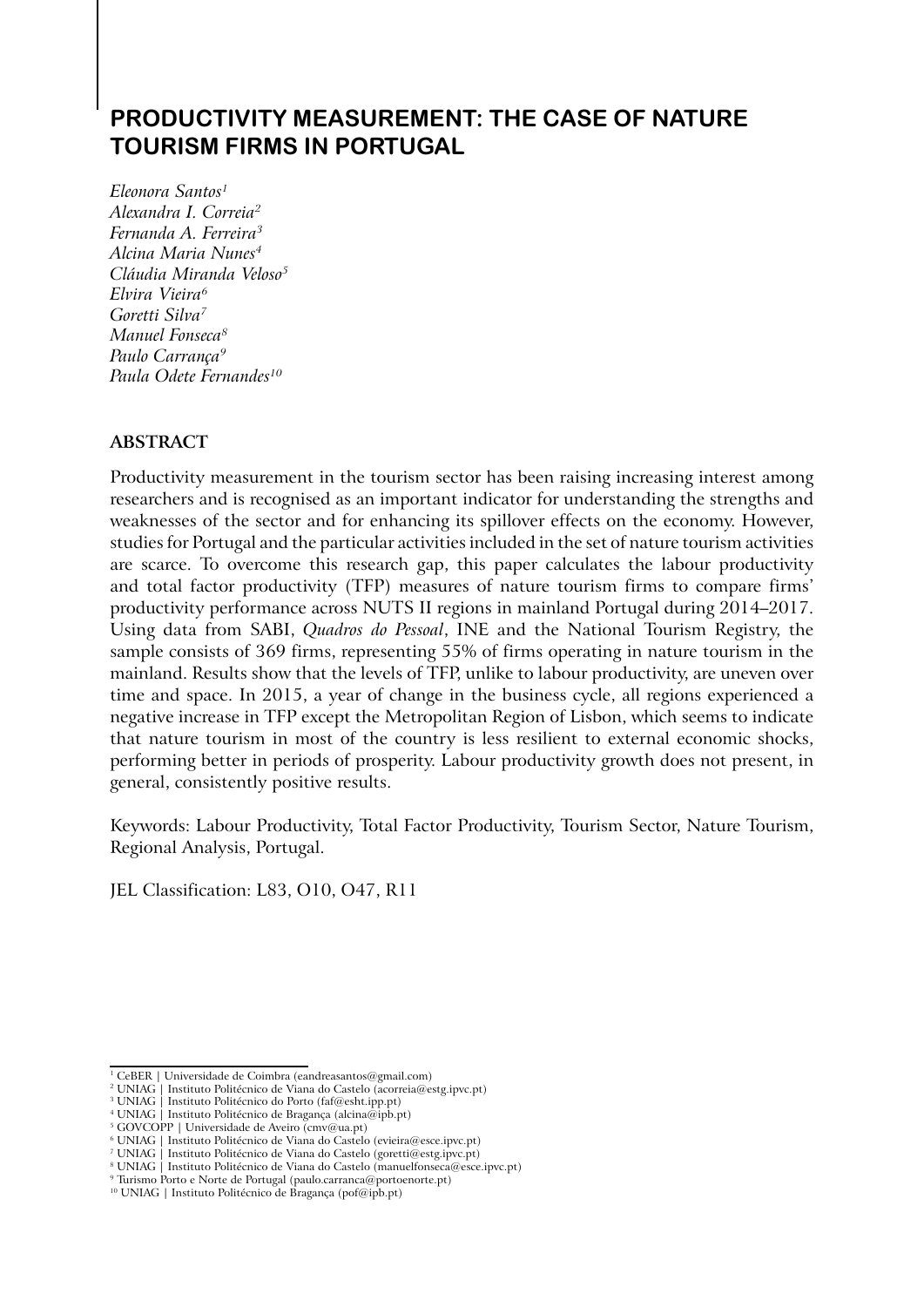#### **1. INTRODUCTION**

The tourism sector involves an increasingly wide range of stakeholders and different activities and types of enterprises, which include multinationals and small and mediumsized businesses (which constitute most of the companies in the sector). It accounts for an important share of economic activity in most countries (UNWTO, 2014; Tourism of Portugal, 2018) being an essential source of revenue and positively impacting the balance of payment and the living standard of the populations (Nunkoo et al.*,* 2020). In 2018, for example, with nearly 25 million guests, Portugal presented historical results for national tourism in the following indicators: overnight stays, revenues, guests, employment and exports; and tourism was considered the largest export economic activity in the country, with an 8.2% contribution to GDP (Tourism of Portugal, 2018). Based on the Travel & Tourism Competitiveness Index 2017 and World Tourism Barometer, Portugal is considered the 14th most competitive destination in the world (Tourism of Portugal, 2018). Considering the importance of tourism for the world economy and for economic growth, several studies have been published regarding productivity measurement. Such measurement has been raising increasing interest in academia and is recognised as critically important, since it is an essential indicator for understanding the strengths and weaknesses of the tourism sector.

According to Schreyer (2001: 11), productivity is commonly defined as a 'ratio of a volume measure of output to a volume measure of input use'. In tourism, productivity measures how efficiently and effectively specific production inputs are used in an economy to produce a given level of output, by relating the number of inputs, notably employment of labour and capital, to outputs (Blake et al., 2006). However, measuring productivity in tourism, a service-based sector where in many cases personal contact is required, is complex, given the different tools and measures of inputs and outputs. Because increased productivity can lead to economic growth without any additional inputs, tourism firms aim at increasing their productivity to earn higher income through the generation of greater outputs. At the same time, governments are interested in improving the productivity of their tourism markets to achieve higher levels of economic growth. Finally, scholars are interested in how tourism productivity affects economic growth. Thus, the research agenda of the United Nations World Tourism Organization has paid particular attention to tourism productivity (Assaf & Dwyer, 2013). However, Milio (2014) observed that, after the international financial crisis started in 2007, regions highly specialised in tourism have shown a lack of resilience difficulties, and an ability to recover their trajectories of economic growth. Furthermore, European regions with high specialisation in tourism (measured by the share of the employment in this sector in the regional labour force) tend to exhibit lower levels of gross value added, along with lower levels of education (Romão & Neuts, 2017).

Tourism in Portugal has been critical for the national economy, and the results obtained in the last year confirm the growth trend, reinforcing the importance of the sector (Tourism of Portugal, 2018). Given the focus on the quality of the tourist experience and given Amusement and Recreation Activities' contribution to the establishment of visitors/tourists relations, job creation and destination development (National Observatory of Tourist Animation, 2013, cited in Leite, 2018). Furthermore, Amusement and Recreation Activities play a decisive role in projecting local identities, underpinning the economic development of the regions (Leite, 2018). Amusement and Recreation Activities refers to a set of activities aimed at transforming leisure into dynamic, participatory and creative activities, making it possible to reconcile tourism, sports and nature, and allowing tourists to enjoy activities amid the richness of the environment (Leite, 2018). According to the legislation in force (Decree-Law No. 186/2015 of 3 September), Amusement and Recreation Activities include recreational activities, sports or cultural activities, which are configured as outdoor tourism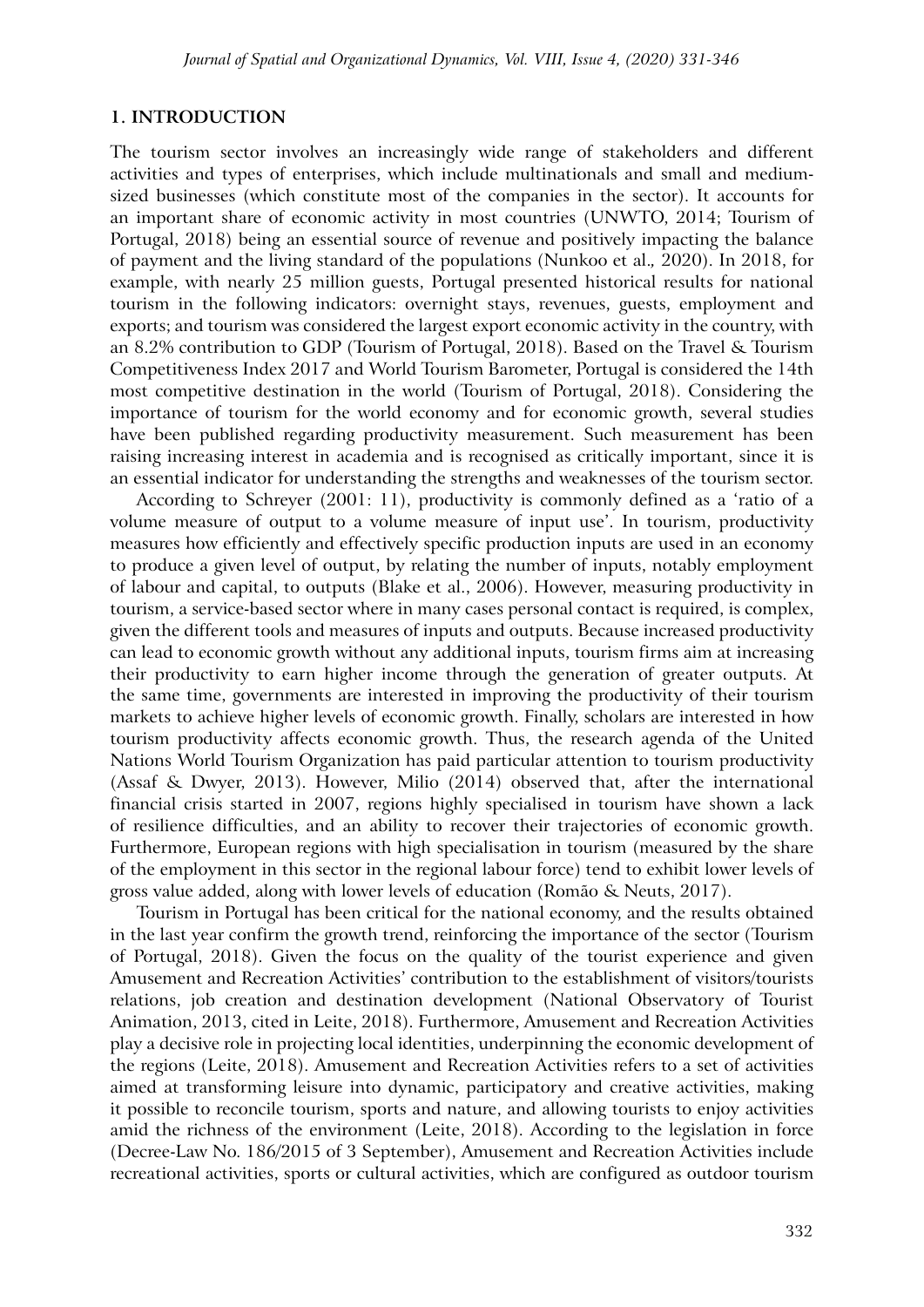activities or cultural tourism and are of interest to tourism for the region in which they occur (Ministério da Economia, 2015).

As described in *Ministério da Economia* (2015), 'open-air tourism activities', are also known as 'outdoor activities', 'active tourism' and 'adventure tourism', and they refer to activities that cumulatively: (i) predominantly take place in natural spaces, resulting in diversified experiences of enjoyment, experimentation and discovery of nature and landscape, whether or not in physically equipped facilities; (ii) assume logistical organisation and/or supervision by the provider; and (iii) imply a physical interaction of the participants with the surroundings. In turn, 'cultural tourism activities' refers to pedestrian and transport activities, which promote contact with the cultural and natural heritage through mediation between the recipient of the service and the cultural good enjoyed, for the purpose knowledge sharing. The before-mentioned activities imply physical effort to a greater or lesser extent, and range from passive (e.g. sitting, relaxing, enjoying a view) to active, (e.g. skiing, mountain biking, horse riding). They can be undertaken by individuals alone or in groups of family and friends (Bell et al., 2007). When the focus is on the adventure, it also involves challenge and risk-taking (Houge & Kerr, 2016). Based on Beedie and Hudson (2003), these activities can be distinguished between 'hard' and 'soft'. Activities like rafting, scuba diving, mountain biking, rappelling, cliff jumping, river crossing, paragliding, rock climbing, and bouldering can be considered 'hard', whereas 'soft' outdoor activities include walking, cycling, camping, hiking, biking, animal watching, horseback riding, canoeing, and water skiing. In recent years, these activities have become increasingly important for visited regions, given their economic implications. Therefore, different forms of tourism have grown in popularity and have captured practitioners' interest (Bell et al., 2007). This recognition creates opportunities to extend the existing knowledge about the impacts of outdoor tourism activities by approaching these activities from a supply perspective.

The potential effect of tourism on productivity growth, particularly of nature tourism activities, is yet to be uncovered. Given that in 2015 and 2016 the North of Portugal contained the two regions in Portugal's mainland that grew the most in terms of number of guests (see Figure 1), the goal of this paper is to assess how this translates into increases in productivity.



**Figure 1. Annual Increase in Tourism Demand (guests) Across NUTS II Regions, 2014–2017**

Source: Own elaboration based on Estatísticas do Turismo 2013–2017, INE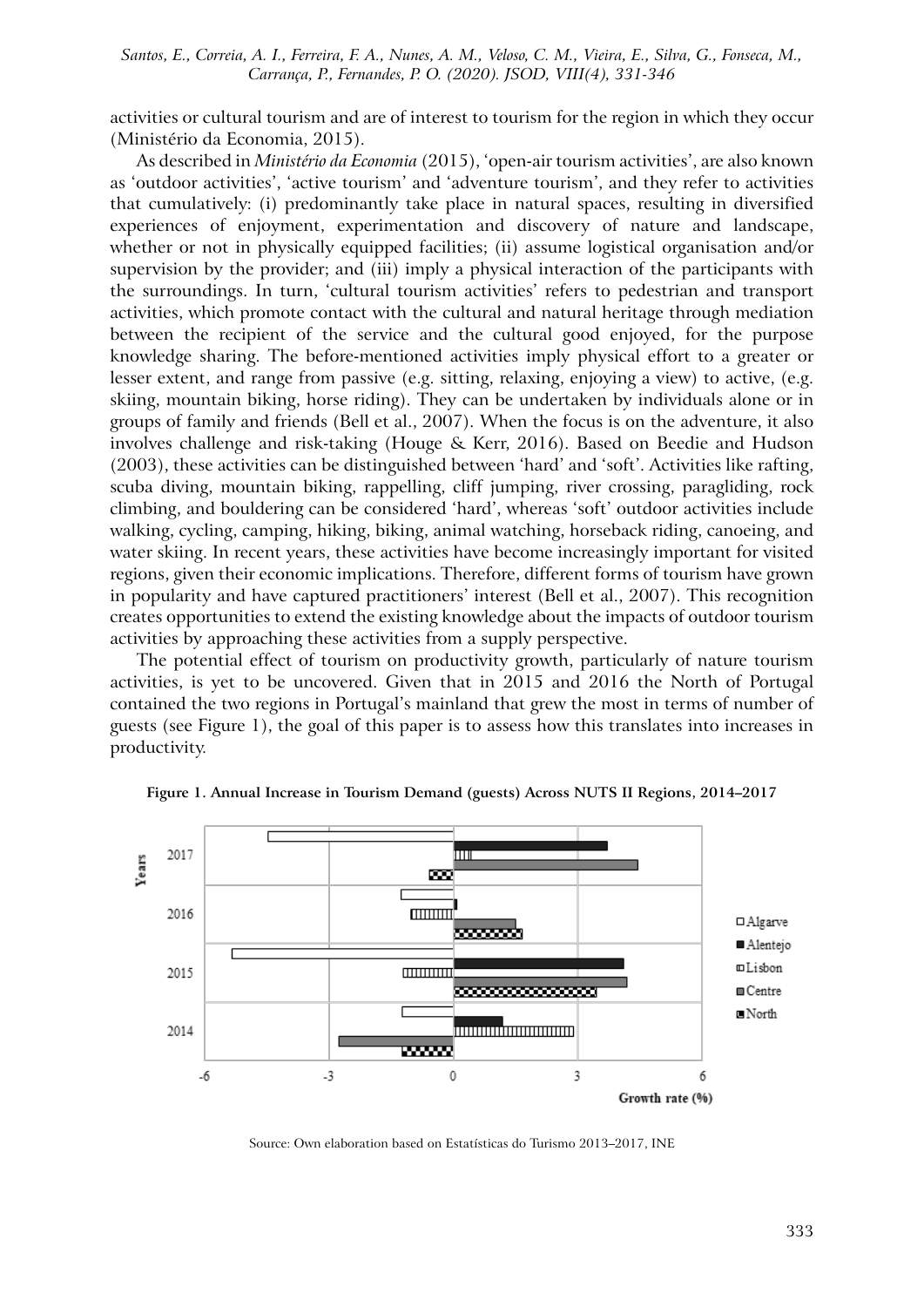Assuming underemployment, if firms' turnover increases due to increased demand and it is not necessary to increase the production factors in the short run, then total factor productivity will increase. Thus, using two productivity measures, this study examines the relative position of the NUTS II regions of mainland Portugal, in 2014–2017. Thus, this study contributes to an in-depth understanding of tourism firms' contribution to regional productivity in mainland Portugal, which has not been fully revealed in the previous literature.

Following the introduction, a literature review on the tourism firms' productivity is performed. In section 3, information on the data source and methodology is provided. Section 4 presents and discusses the results, and section 5 concludes.

#### **2. LITERATURE REVIEW**

Tourism is a component of aggregate demand that generates domestic output (Lin et al., 2018) and it is regarded as a form of export that can inject cash-flow into the economy (Chou, 2013). Accordingly, a considerable amount of literature on tourism has been focused on macroeconomic-level issues. Early studies that aimed to calculate the total economic impact of tourism focused on estimating tourism's income or the expenditure multiplier effect (Archer, 1984) through cost-benefit analysis (Dwyer & Forsyth, 1998) and inputoutput analysis (Frechtling & Horváth, 2016). Subsequently, targeting more accurate measurements, authors used computable general equilibrium models (Inchausti-Sintes, 2015; Njoya & Seetaram, 2018). More recently, most empirical studies have tested the tourism-led growth hypothesis (Carmignani & Moyle, 2018; Zuo & Huang, 2018). Although tourism development is positively related to economic growth (Pablo-Romero & Molina, 2013; Brida et al., 2016), few studies have examined how tourism productivity affects the whole economy.

In tourism, the areas in which productivity has been studied are hotels (e.g. Barros & Alves, 2004; Cordero & Tzeremes, 2018; Liu & Tsai, 2018; Chatzimichael & Liasidou, 2019; Tzeremes, 2019), restaurants (Reynolds & Biel, 2007; Kukanja & Planinc, 2018; Kim & Jang, 2019) and travel agencies (Botti et al., 2010; Fuentes & Alvarez-Suarez, 2012; Díaz-Chao et al., 2016; Zuo & Li, 2018). However, to our knowledge, only one study (Kinfemichael & Morshed, 2019) included Amusement and Recreation Activities in the analysis.

For example, Barros and Alves (2004) analysed the efficiency of a Portuguese publicowned hotel chain, based on a sample of 126 observations, for the period 1999–2000. They used an output-oriented Malmquist-productivity index and Data Envelopment Analysis (DEA), a nonparametric technique, to estimate the total factor productivity (TFP) change. This index made it possible to break down TFP into a pure-efficient change index and scale-efficient change index. Barros and Alves (2004) found mixed results, that is, some hotels obtained gains in both areas and others obtained gains in one area while experiencing losses in the other. Only a small number of hotels achieved TFP improvements, with a more significant fraction achieving improvements in technical efficiency and only a small fraction achieving improvements in technological change.

Using a sample of 820 Spanish hotels from Balearic and Canary Islands, Cordero and Tzeremes (2018) analyse hotels' labour productivity growth in 2007–2012. They decompose labour productivity into technological change, technological catch-up (efficiency improvement/convergence), and capital deepening. Their results suggest that hotels' labour productivity is resilient in terms of facing the financial crisis. Using a Hicks–Moorsteen index approach, Liu and Tsai (2018) investigate TFP growth, technological progress, pure technical efficiency change, scale efficiency change, and mix efficiency change of star-rated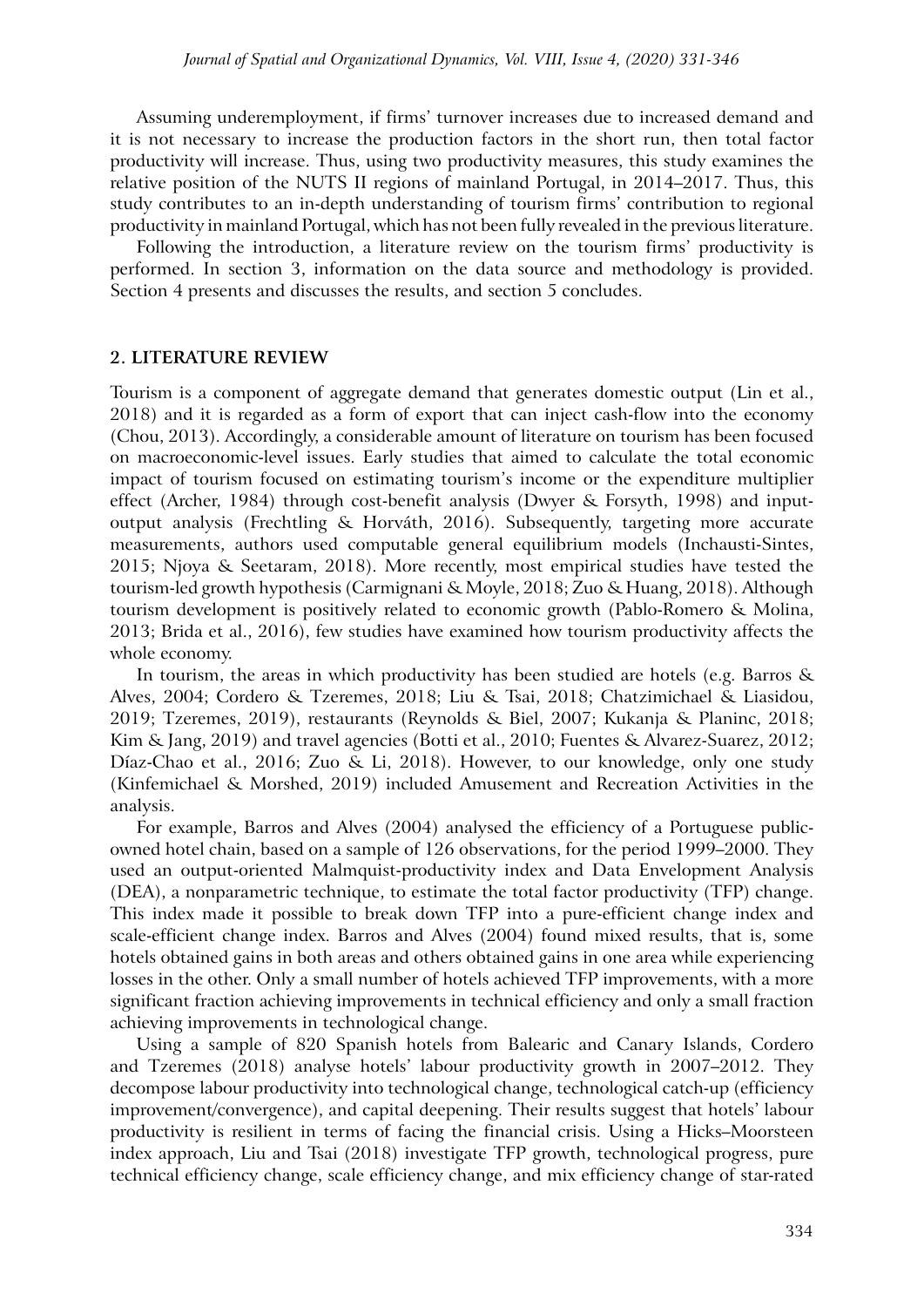hotels in China, in 2001–2015. Their results show that the annual average growth rate of TFP was 13.11%, mainly attributed to an average yearly growth rate of operational efficiency of 21.85% and a mix efficiency growth rate of 13.52%.

Chatzimichael and Liasidou (2019) decompose hotel-sector TFP growth into components attributable to changes in technical efficiency, scale effect, and technological change. The hotel-sector production Frontier is approximated parametrically using an approach that does not requires data on prices. The study uses a translog production function to estimate productivity growth and its components in a sample of 25 European countries, in 2008– 2015. In turn, Tzeremes (2019) applied the robust Luenberger productivity index (LPIs) alongside their main components to a sample of 176 hotels in the Canary Islands, Spain, from 2004 to 2013. The analysis was performed over several sub-periods during the Global Financial Crisis (GFC). The results indicated that hotels increased their productivity levels during the period and, also, that they have demonstrated strong resilience during the global financial crisis. In Tzeremes (2019) research, they obtained a contradiction when comparing the robust and original LPIs. Their findings suggest that the original LPIs underestimate hotel productivity levels due to the presence of outliers in the sample.

Reynolds and Biel (2007) suggest that productivity analysis through maximising operational outcomes, in addition to minimising expenses, might be possible through the application of a holistic productivity metric that includes traditional operational variables (revenue, profit, food cost, and labour cost) and new variables such as guest and employee satisfaction and retention equity. Through data from a chain's 36 corporate-owned restaurants located in the United States, they found that factors leading to maximum outputs, such as controllable profit and retention equity, include employee satisfaction in addition to expected variables such as cost of goods sold and the number of seats.

Kukanja and Planinc (2018) used DEA, based on secondary-financial data provided by the national tax authorities, to analyse the efficiency of 142 small and medium-sized Slovenian restaurants in 2017. Results showed that the average efficiency score is 85%, which indicates that, on average, restaurants have to increase their efficiency level by 15% in order to improve their efficiency according to the most efficient (best-performing) units under comparison.

Based on the equity theory and the fair-wage hypothesis, Kim and Jang (2019) investigate the relationship between the minimum wage and restaurant productivity in the US, for 1980–2014. The sample of 1,926 firm-year panel data for 242 restaurants comes from the Department of Labour website and the COMPUSTAT annual database for the federal minimum wage rate and company financials, respectively. The results revealed that increasing the minimum wage enhances restaurant productivity for up to two years. The results further indicated that both full-service restaurants and low-wage restaurants benefit from the positive effect, while there is no significant effect on limited-service restaurants and high-wage restaurants.

Botti et al. (2010) use a procedure based on the Luenberger productivity indicator for estimating and decomposing productivity change into efficiency change and technological change in the Portuguese travel agency sector for 2000–2004. They use sales and profits as proxies of output; and wages, capital, total operational cost, excluding wages and book value of premises, as proxies of inputs. Nominal variables are deflated using the GDP deflator. Data are obtained from reports published annually by the newspaper *Diário de Notícias* on the 1,000 largest firms in Portugal; the results show that productivity has increased for most of the travel agencies, almost always explained by an improvement in technological change. Fuentes and Alvarez-Suarez (2012) analyse the productivity of 22 travel agencies located in Alicante (Spain), in 2004–2007, to obtain results on efficiency. They use Malmquist indices and the smoothed bootstrap method; and the Mann-Whitney U test is adopted to study the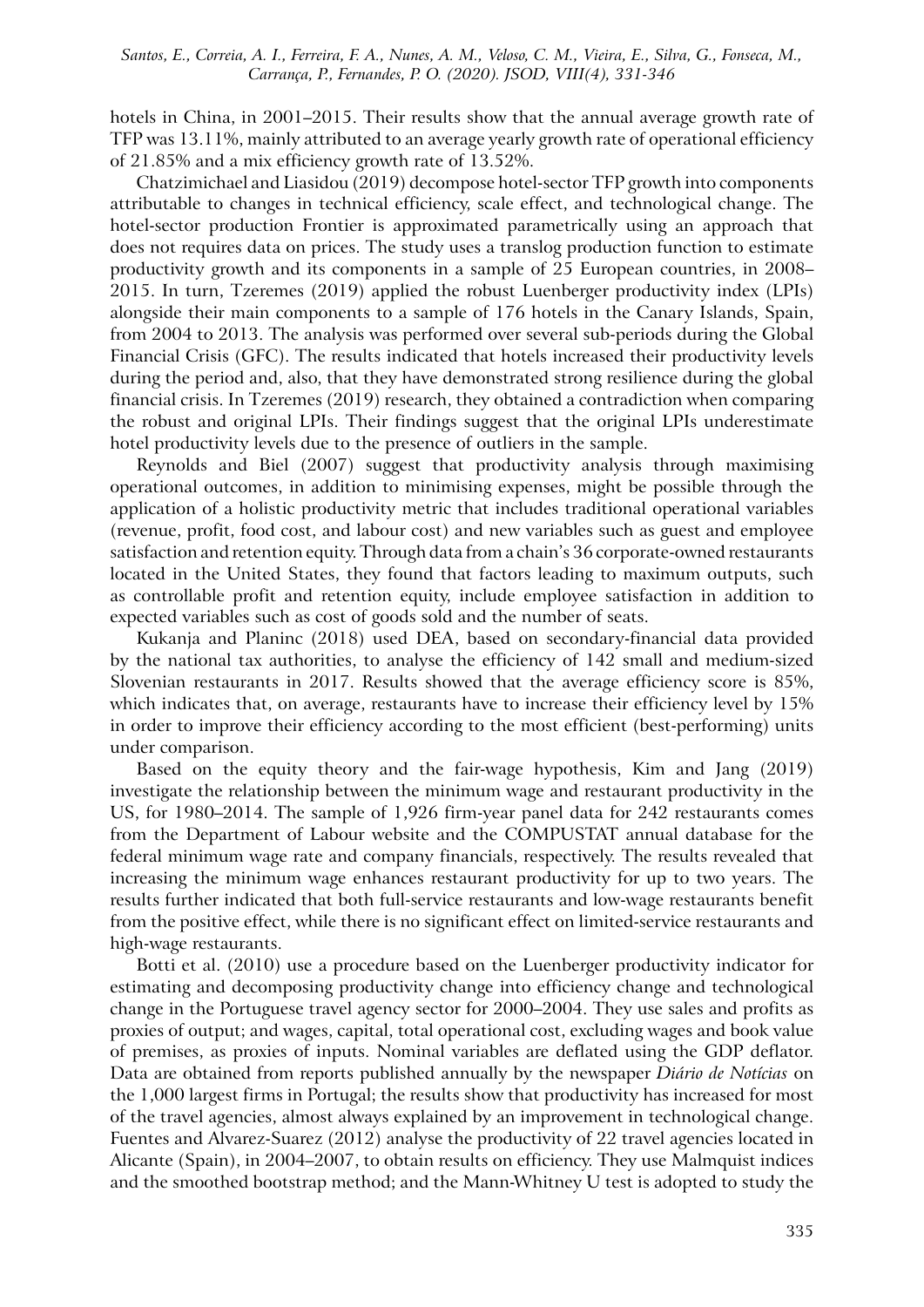relationships between levels of productivity, ownership type, location, and experience. The results do not present an optimistic view regarding the evolution of the economic activity of the agencies.

Using survey data for 120 small and medium-sized travel agencies based in Catalonia (Spain) and partial least square–structural equation modelling (PLS–SEM) estimation techniques, Díaz-Chao et al. (2016) examine new co-innovative sources of firm labour productivity. They find that labour productivity is directly explained by those agencies' capacity to exploit their assets, use local networks, and make international transactions.

Co-innovation practices have a negative impact that may be related to difficulties in terms of securing productivity improvements in the short term. Based on cross-sector, cross-regional panel data collected from 2001 to 2014, Zuo and Li (2018) focus on accommodations, travel agencies, and tourist attractions to study the relationship between resource reallocation and changes in sectoral productivity. They use a sequential Data Envelope Analysis model to measure the heterogeneous productivity changes. They find deterioration of the allocative efficiency in China. Kinfemichael and Morshed (2019) use disaggregated data for the period 1987–2015 from the US Bureau of Economic Analysis to examine sectoral unconditional convergence in labour productivity in the United States. Their results show a general slowing down in the rate of convergence of labour productivity in recent years. The authors uncovered a new catching-up process for some subsectors, such as accommodations, amusement, gambling, and recreation services.

For the tourism industry, Pham (2019) developed a framework that integrates the principles of the growth accounting framework and the tourism satellite account (TSA) to provide a holistic approach to calculate the three largest productivity measures: capital productivity, labour productivity and multifactor productivity, for the Australian tourism industry. Using two sources of information, one of which provides three series: hours worked, capital services and real GVA indices for all conventional industries. Three tourism indexes are calculated as the weighted sum of these series using the corresponding shares. The series of hours worked is aggregated using the compensation of employees (COE) shares; capital services are aggregated using the gross operating surplus (GOS) shares and the gross value added (GVA) is aggregated by using the GVA shares. The shares were calculated based on nominal values to reflect the Laspeyres chain volume index closely; and the productivity measures capture around 80% of the entire tourism industry. The conclusion is that, in Australia, tourism is a reservoir designed to accommodate fluctuations in demand for labour in the economy.

From the studies mentioned above, among all possible types of productivity measures, the most used are labour productivity (LP), which measures the growth in value-added output per unit of labour used, and multifactor productivity (MFP), calculated through a growth accounting framework. The inputs used are usually labour, raw materials, capital, or a combination of all three. At the same time, the output is often either turnover, gross value added (GVA), or gross domestic product (GDP). The components of tourism productivity may be the number of jobs directly attributable to tourism (direct tourism jobs), as the input; and the gross value added (GVA) directly due to tourism (tourism direct GVA (TDGVA)), as the output. The approaches to measuring tourism productivity are the Data Envelopment Analysis, the Stochastic Frontier Analysis (SFA), and occasionally the Malmquist index and Luenberger productivity indicators (LPIs). The LPI takes the value of 0 if there is not any productivity change among periods t and  $t + 1$ . However, positive values mean progress of productivity levels, whereas negative values suggest a decline of productivity levels. These indicators can be estimated either by parametric or nonparametric methods. Also, growth regressions and Growth Accounting Frameworks are used.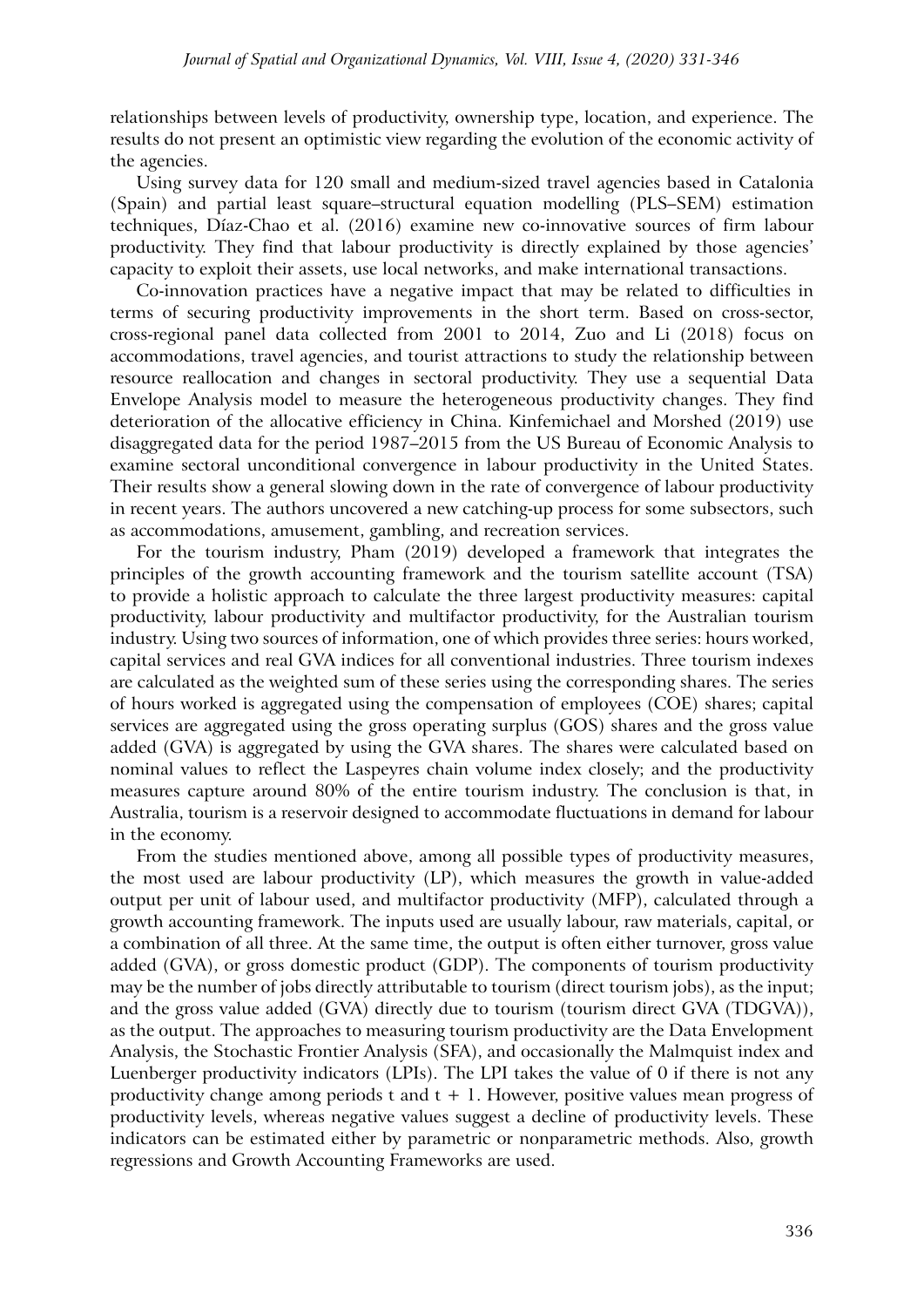Despite the recognised importance and the number of existing papers that provide an overview of productivity, its measurement, and the tourism-specific challenges (Joppe & Li, 2016), productivity is still under-researched with regard to tourism firms (Blake et al., 2006; Joppe & Li, 2016). Especially underresearched is the attempt to address productivity within one of tourism's sub-sectors, such as Amusement and Recreation Activities (code 93.2 NACE revision 2) in Portugal.

#### **3. METHODOLOGY**

#### **3.1 Data Sources**

This paper constructs two measures of productivity of nature tourism firms, namely, labour productivity and total factor productivity, and compares firms' performance across NUTS II regions in mainland Portugal during 2014–2017. The identification of firms operating exclusively in nature tourism was obtained from the National Tourism Registry (RNAAT). The database from RNAAT showed 1,023 tourist agents. Subsequently, there was a need to collect financial data from the SABI database financial reports. Bureau van Dijk (BvD) collects and harmonises the data from the mandated firm reports. In particular, for the Portuguese case, financial data come from *Informação Empresarial Simplificada* (IES).

This information is collected massively by Coface, BvD's partner for Portugal, which sends it to BvD for consequent upload in the SABI database. However, since SABI does not provide financial reports of entrepreneurs, 343 tourism agents were withdrawn, and 428 firm reports have been obtained via the SABI database. Afterwards, 14 firms that were located in the Islands (Madeira and Azores) were removed because the published statistics of *Quadros do Pessoal* only provide information on employees, according to qualification level, for mainland Portugal. After cleaning data regarding firms with missing values for all years, the sample is comprised of 369 nature-based Amusement and Recreation Activities firms (code 93.2 NACE revision 2). Thus, the sample represents 55% of total firms operating in nature tourism in the mainland from 2014 to 2017 (Table 1), and grants the reliability of conclusions at a 95% level of confidence.

| <b>NUTSII</b> | <b>RNAAT</b> | Sample | Representation of the<br>sample (%) |  |
|---------------|--------------|--------|-------------------------------------|--|
| North         | 135          | 79     | 59                                  |  |
| Centre        | 116          | 64     | 55                                  |  |
| Lisbon        | 200          | 101    | 51                                  |  |
| Alentejo      | 70           | 45     | 64                                  |  |
| Algarve       | 145          | 80     | 55                                  |  |
| Total         | 666          | 369    | 55                                  |  |

**Table 1. Percentual Representation of the Sample, by NUTS II**

Source: Own Elaboration

To calculate the variable human capital (*w*) for the estimation of TFP, the number of employees of each firm was multiplied by the regional coefficient (Table 2). This coefficient is the share of employees with at least a degree in total, by NUTS II regions, obtained from *Quadros do Pessoal* for the period 2014–2017. Subsequently, the missing values in the sample were attempted to be filled through multiple imputation, an iterative method of addressing missing data and fittingly reproducing the variance/covariance matrix one would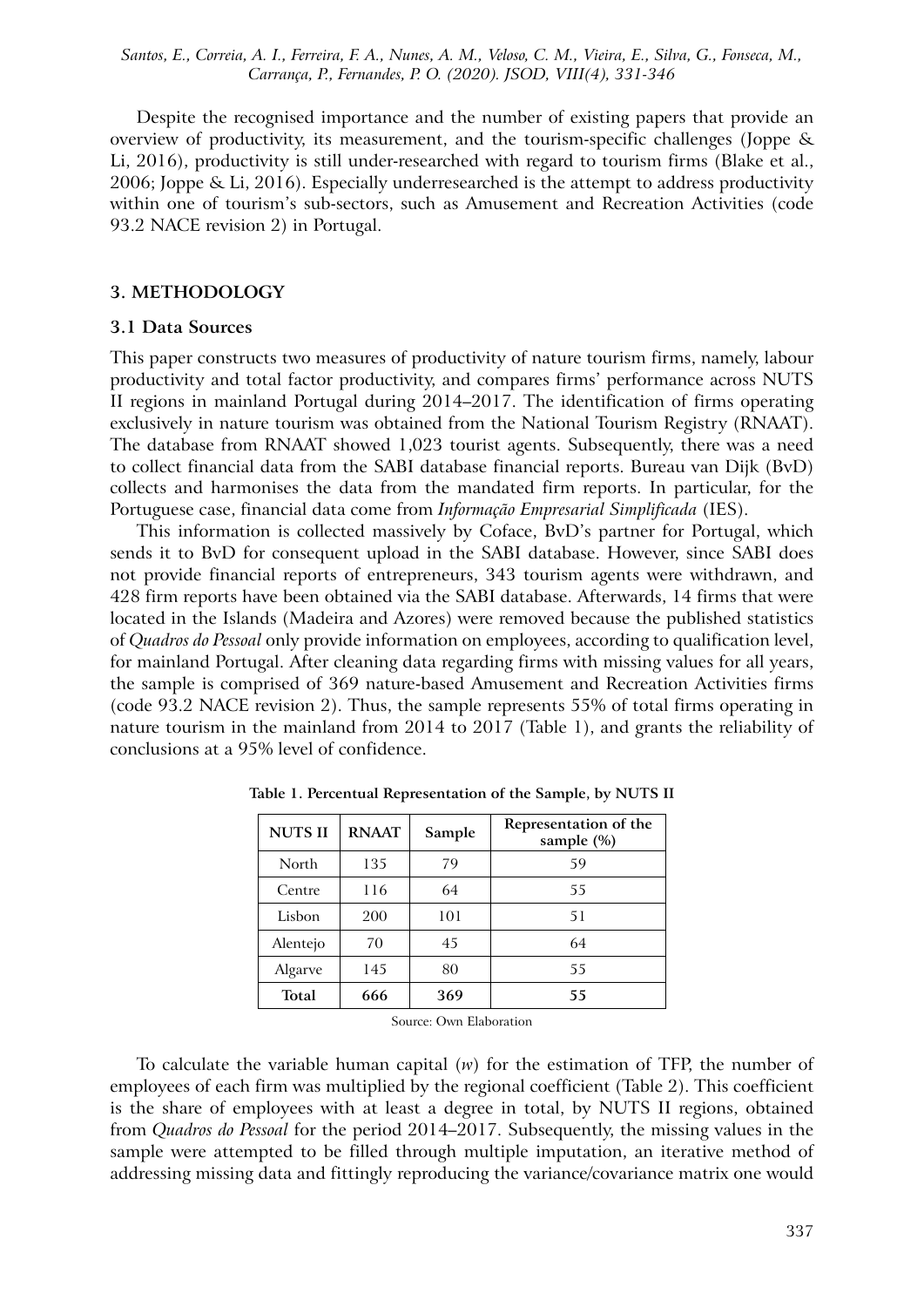have observed. In this process, the distribution of the observed data is used to estimate multiple values that reflect the uncertainty around the true value. These values are then used in an ordinary least squares (OLS) model, and the results are combined.

| <b>NUTSII</b><br>region | 2014  | 2015  | 2016  | 2017  |
|-------------------------|-------|-------|-------|-------|
| North                   | 13.47 | 14.05 | 14.69 | 15.07 |
| Centre                  | 13.33 | 14.00 | 14.53 | 14.95 |
| Lisbon                  | 23.43 | 24.14 | 24.33 | 24.97 |
| Alentejo                | 11.69 | 12.36 | 12.51 | 12.72 |
| Algarve                 | 11.20 | 11.61 | 11.69 | 11.99 |

**Table 2. Regional Coefficients for the Calculation of Human Capital (variable)**

Source: Own Elaboration

#### **3.2 Empirical Strategy**

In the empirical research two measures of productivity have been used—labour productivity and total factor productivity—to assess the relative performance of nature tourism firms across NUTS II regions in mainland Portugal, from 2014 to 2017. For this purpose, labour productivity is calculated as the ratio between turnover and number of employees. The level of TFP, rather than the output per capita, has been estimated using an augmented Solow Model type of equation. According to Griliches and Mairesse (1995), estimating growth equations with firm-level panel data can lead to specification problems as well as to the invalidity of instruments for capital and employment at the firm level. A way of addressing the issue of endogeneity in capital and the possibility of productivity shocks is to use a twostep approach and estimate TFP using the Wooldridge (2009) modifications to the original Levinsohn-Petrin (LP) (2003) value-added approach, according to equation (1):

$$
Y_{it} = A_{it} K_{it}^{\beta^{k}} L_{it}^{\beta^{l}} M_{it}^{\beta^{m}}
$$
\n(1)

In this equation,  $Y_i$  represents the physical output of firm *i* at period *t*, and  $K_i$ ,  $L_i$  and  $M_{\mu}$  are the inputs of capital, labour, and materials, respectively.  $A_{\mu}$  is the Hicksian neutral efficiency level (the proxy to the total factor productivity—TFP) of firm *i* in period *t*. For a given level of A, higher output levels demand higher inputs (K, L, and M) levels.

It is assumed that  $L = L^p + L^{NP}$ , where  $L^p$  stands for production worker (unskilled) labour and  $L^{NP}$  stands for non-production worker (skilled) labour.  $L^{NP}$  is constructed as explained in section 3.1, since there is no information for individual firms.

Although it is possible to observe  $Y_{ii}$ ,  $K_{ii}$ ,  $L_{ii}$ , and  $M_{ii}$ ,  $A_{ii}$  is not observable and therefore needs to be estimated. The estimation of  $A<sub>i</sub>$ , depends on several different components such as skills, knowledge and firm-level capabilities, including managerial and organisational competences. We assume that  $A_i$  or TFP in logs is given by equation (2), where  $\beta_0$  measures the mean efficiency level across firms over time, and  $\varepsilon$ <sub>it</sub> is the time- and producer-specific deviation from that mean:

$$
\ln(A_{it}) = \beta_0 + \varepsilon_{it} \tag{2}
$$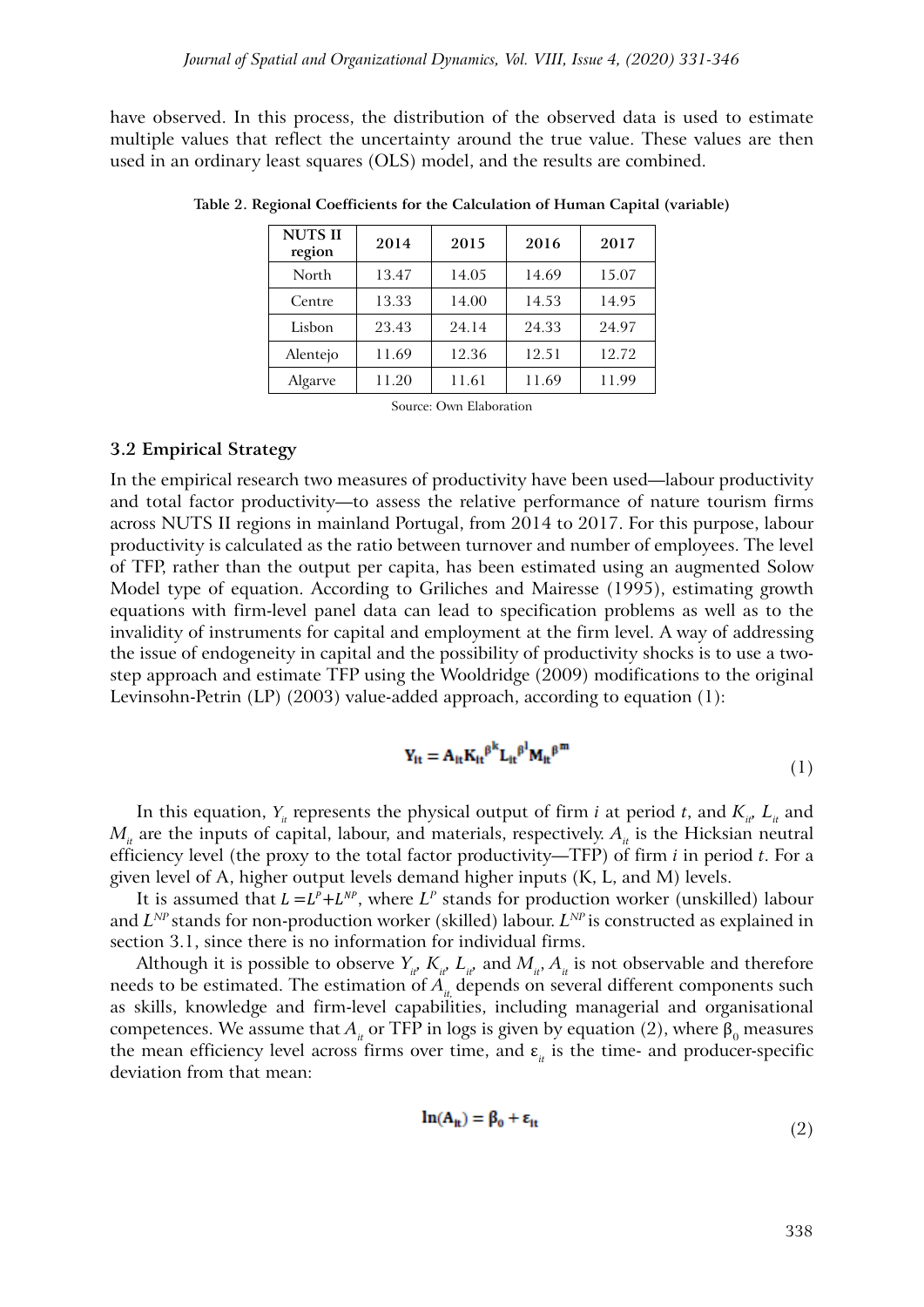Taking the natural logs of equation (1) and inserting equation (2) obtains a linear production function, presented in equation (3):

$$
\mathbf{y}_{it} = \beta_0 + \beta_k \mathbf{k}_{it} + \beta_{lp} \mathbf{l}^p_{it} + \beta_{lh} \mathbf{n}^{\mathbf{NP}}_{it} + \beta_m \mathbf{m}_{it} + \varepsilon_{it}
$$
(3)

In equation 3, lower-case letters refer to natural logarithms. The error term  $\varepsilon$ <sub>it</sub> can be further decomposed into an observable (or at least predictable) and an unobservable i.i.d. component, representing unexpected deviations from the mean due to measurement error, unexpected delays or other external circumstances, i.e,  $\varepsilon_{\text{it}} = v_i + u_{\text{it}}^q$ . Hence, equation (3) becomes equation (4):

$$
y_{it} = \beta_0 + \beta_k k_{it} + \beta_{lp} l^p{}_{it} + \beta_{lnp} l^{NP}{}_{it} + \beta_m m_{it} + v_{it} + u^q{}_{it}
$$
 (4)

Since the firm-level productivity<sup>11</sup> is  $t f p_{it} = \beta_0 + v_{it}$ , rearranging the terms of equation (2) obtains equation (5):

$$
\mathbf{tfp}_{it} = \mathbf{y}_{it} - (\beta_k \mathbf{k}_{it} + \beta_{lP} \mathbf{l}^P_{it} + \beta_{lNP} \mathbf{l}^{NP}_{it} + \beta_m \mathbf{m}_{it}) - \mathbf{u}^q_{it} \tag{5}
$$

And the estimated productivity is given by equation (6):

$$
\vec{tfp} = tfp_{tt} + u_{tt}^q \tag{6}
$$

This empirical model makes it possible to address the simultaneity bias in traditional OLS regression techniques to estimate TFP when unobserved productivity or TFP shocks, *i* and *t*, are correlated to the choice of inputs. Since the Olley-Pakes (1996) and Levinsohn-Petrin (LP) (2003) techniques, while controlling for the simultaneity bias, suffer from collinearity problems (Ackerberg et al., 2007), Wooldridge (2009) suggested modifications to the original LP approach aiming to correct the collinearity issue. Defining the value added as  $va_{it} = y_{it}$ - $\beta_m m_{it}$ , it can then be estimated through equation (4) as a residual

$$
\widehat{tfp}_{tt} = va_{tt} - \left(\widehat{\epsilon_p^v} l_{tt}^P + \widehat{\epsilon_{NP}^v} l_{tt}^{NP} + \widehat{\epsilon_R^v} K_{tt}\right) \tag{7}
$$

#### **4. RESULTS**

Results, shown in Figure 2, reveal that the labour productivity of firms operating naturebased activities in the Metropolitan region of Lisbon is highest, followed by the labour productivity of firms in Alentejo and Algarve. The northern region ranked in the fourth position in 2014 but dropped to the last position in the following two years.

<sup>&</sup>lt;sup>11</sup> The productivity term is identified assuming that *tfp<sub>in</sub>* is a state variable in the firm's decision problem (i.e. it is a determinant of both firm selection and input demand decisions), although u<sup>q</sup><sub>it</sub> is either the measurement error or a non-predictable productivity shock (Olley & Pakes, 1996).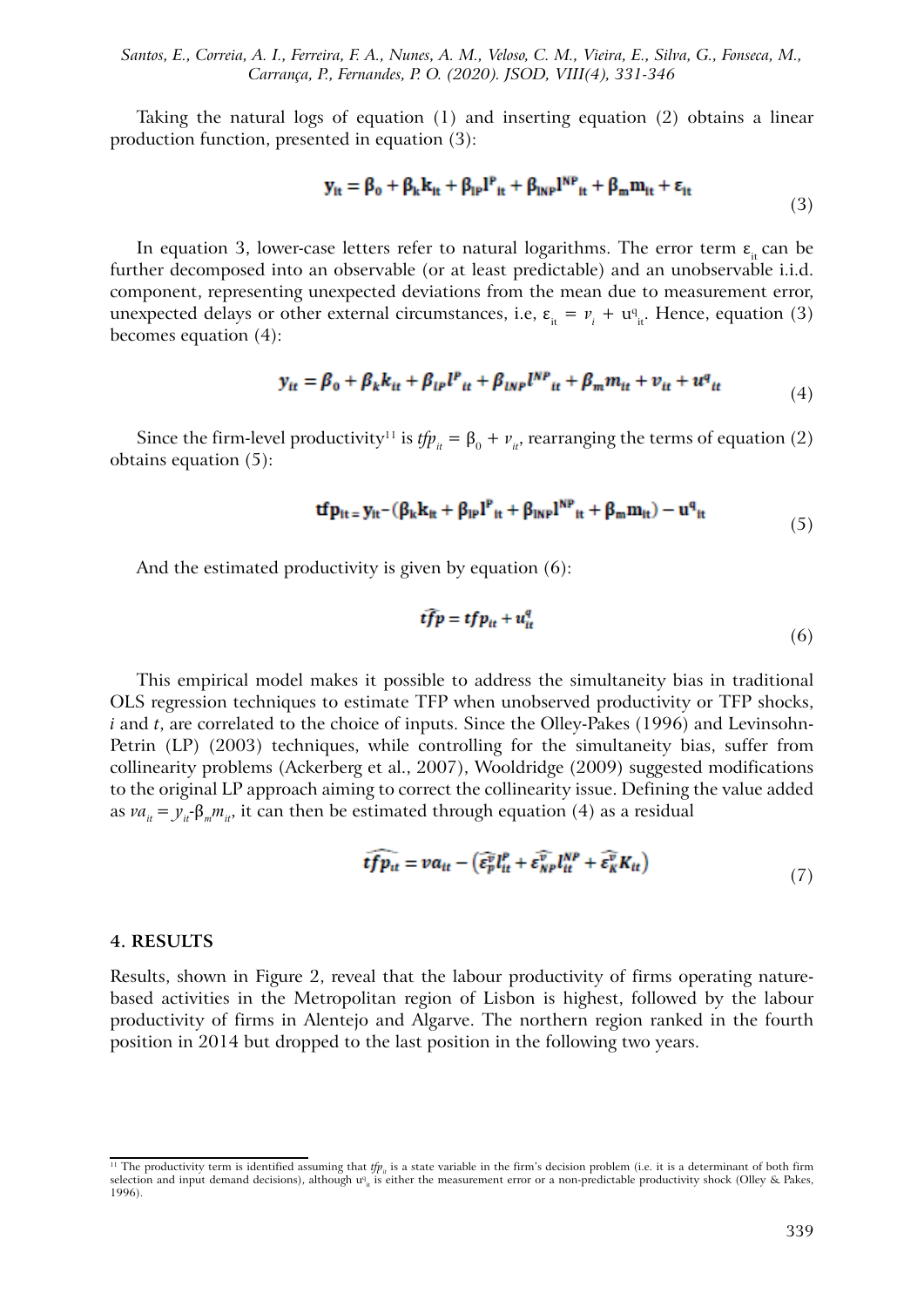



Regarding TFP, according to Figure 3, the higher level was recorded in firms operating in Algarve in 2014 and in the Metropolitan region of Lisbon in the following years. Firms in the northern region and Alentejo ranked in the third position in 2014. In 2015, the northern region ranked in the last position but in 2016 ranked in the third position. This may be explained by the annual increases in tourism demand (guests) in 2015 and 2016 (see Figure 1). Surprisingly, firms in Algarve show the worst position regarding TFP in 2016, although they recovered in 2017, rising to the third position. Although the central region shows the worst performance regarding TFP, in 2016, firms ranked second. Once again, this can be explained by the annual increases in tourism demand (guests) in 2015 and 2016. However, in the following year, those firms recorded levels of TFP in line with those recorded in 2014–2015.





These results seem to indicate that the levels of TFP, unlike labour productivity, are very uneven over time and space. The exception is the metropolitan region of Lisbon. This can be explained by the fact that the calculation of TFP requires a higher number of production factors than labour, which can suffer impacts from various factors both internal and external to the firms. However, these results should be read with caution, since the calculation of TFP did not accounted not for the real human capital in each firm but for an estimate of the amount of *w*, considering that firms operating in amusement and recreation activities hire the same amount of skilled labour (measured as employees with at least a degree) as the

Source: Own Elaboration

Source: Own Elaboration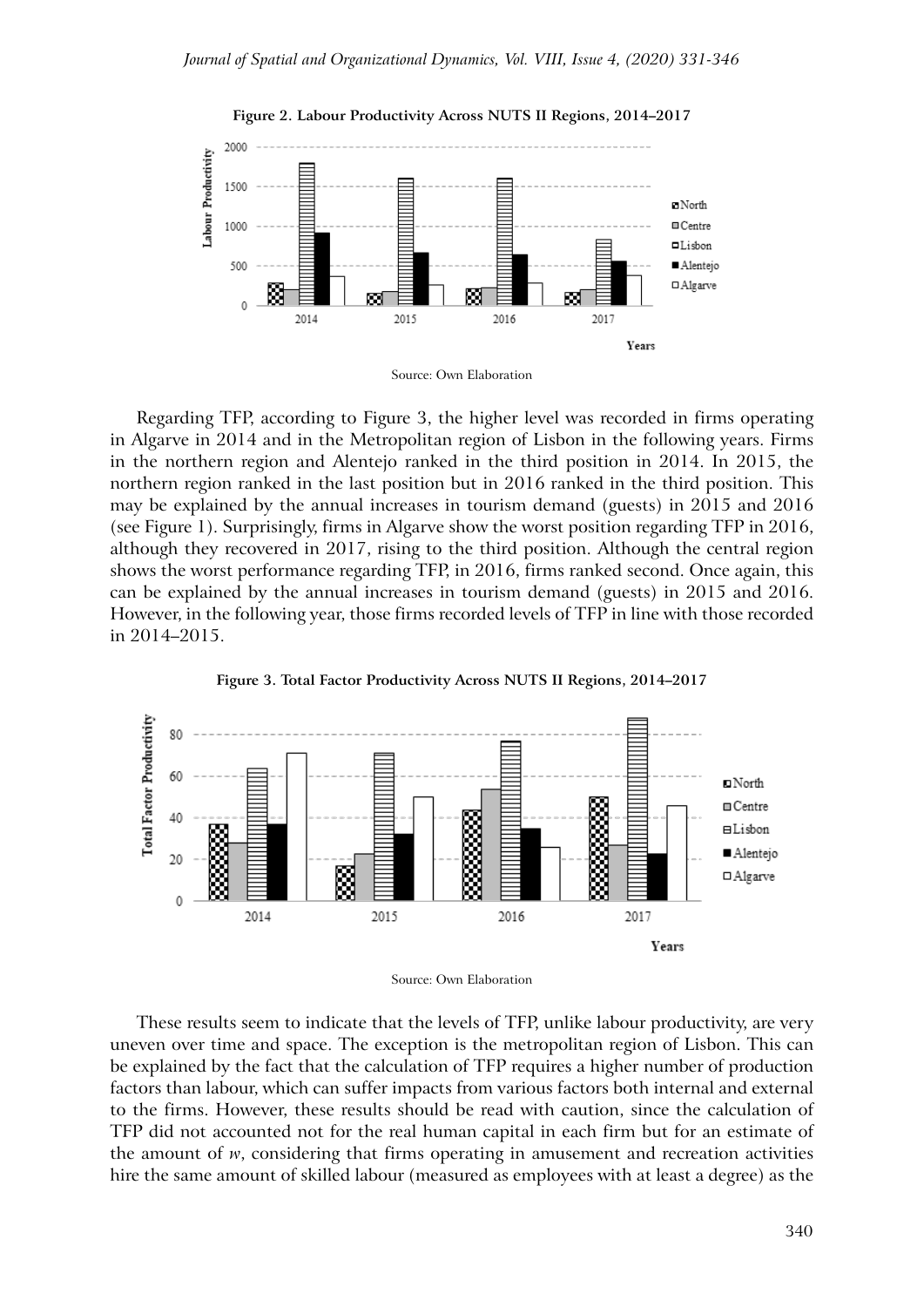mean for the whole region. Next, the labour productivity and TFP growth is analysed (see Figures 4 and 5, respectively).



**Figure 4. Growth of Labour Productivity Across NUTS II Regions, 2015–2017**

Source: Own Elaboration

Results in terms of labour productivity growth (Figure 4) show that labour productivity increases in 2015–2017 were generally negative, except in 2016 for the northern and central regions (which grew 32% and 29% respectively) and in 2016 and 2017 for the Algarve region (10% and 34%, respectively).



**Figure 5. Growth of TFP Across NUTS II Regions, 2015–2017**

Source: Own Elaboration

The results on TFP growth (Figure 5) show, once again, that 2016 was favourable for the productivity of nature tourism firms operating in northern and central Portugal, with TFP increases of 159% and 135% respectively. The Metropolitan Region of Lisbon recorded increases in TFP during the whole period, although these were not uniform. Indeed, TFP grew more in 2015 and 2017. Firms in Alentejo only experienced positive TFP growth in 2016 (9%), while firms in Algarve only recorded positive TFP growth in 2017, albeit of great magnitude (77%). It should be noted that in 2015, all regions experienced a negative increase in TFP, except the Metropolitan Region of Lisbon, which seems to indicate that nature tourism firms in this region are more productive and resilient to external shocks.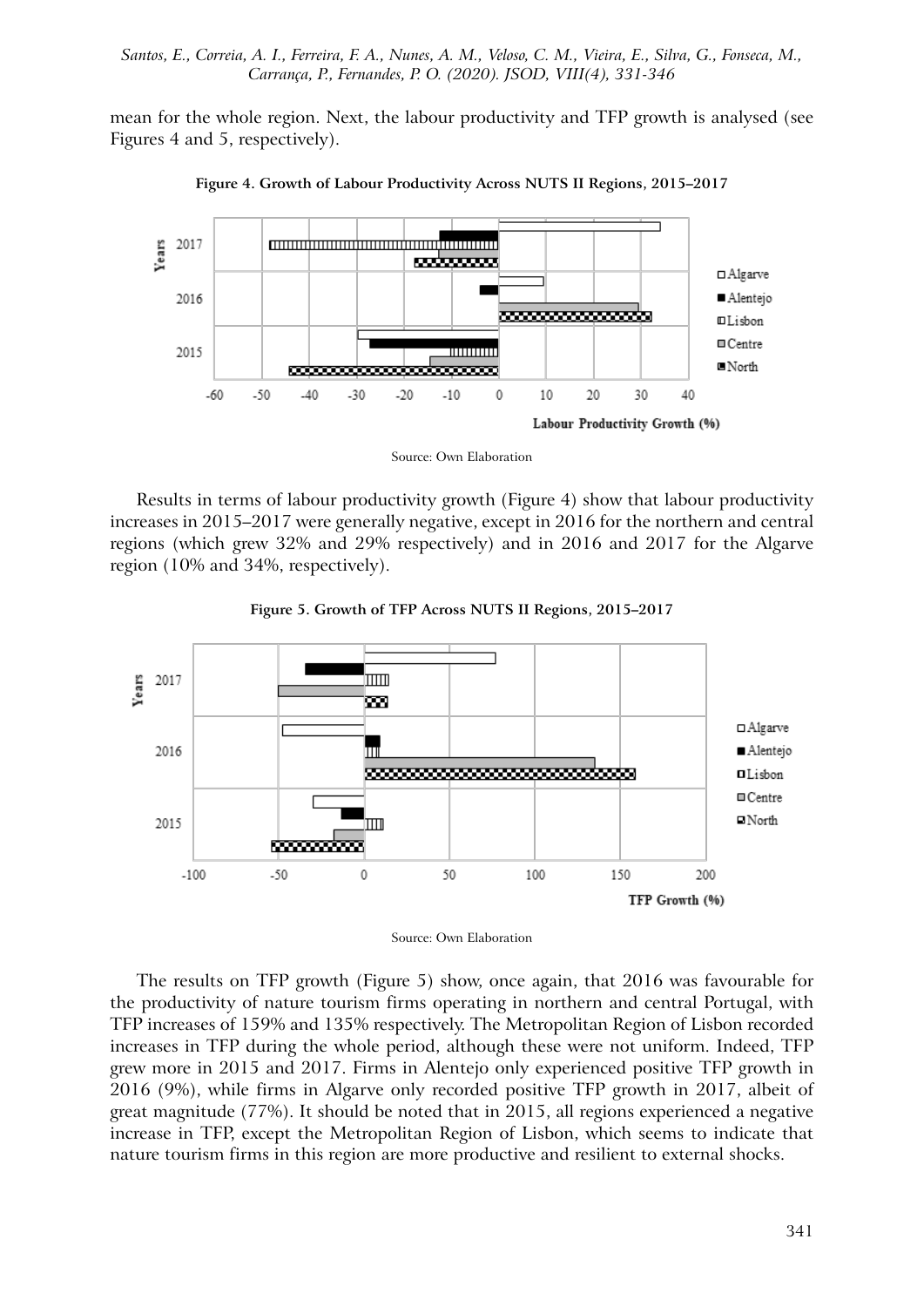### **5. CONCLUSION**

Tourism is characterised by including intangibility, simultaneous production and consumption, perishability, and heterogeneity, which compound the complexity of capturing productivity in services (Joppe & Li, 2016). Also, and apart from the specific features of the sector, the combination of other measures, considered as inputs and outputs, than expected ones (e.g. costs) has already been highlighted. These measures include for example, the involvement of consumers in the value creation process, service quality, value-added to services through experiences, innovation, human capital (Joppe & Li, 2016), employee satisfaction, and controllable profit and retention equity (Reynolds & Biel, 2007). Adding to the complexity of measuring productivity in tourism is the recognition that the volume and structure of the tourism sector are defined on the basis of consumption generated by tourists rather than residents. Isolating and distinguishing consumption by tourists from that by non-tourists (e.g. residents) or by those who are not final consumers (e.g. tour operators), is not an easy task (Joppe & Li, 2016).

Productivity improvement in the tourism industry is related to service innovations that improve the experiences of tourists, unlike the manufacturing industry, which can improve productivity by introducing new technology into the production process (Chen & Soo, 2007). In addition, because productivity is not exogenous, new growth theory suggests that it can be assisted by knowledge spillover effects in human capital and public investment (Romer, 1986), which is more consistent with the more labour-intensive, less physical capital-intensive features of the tourism sector. Tourism can absorb underemployed labour to increase overall economic productivity due to its strong forward and backward sectorial linkages (Blake et al., 2006). When labour and other production factors move from a less productive sector such as agriculture to a more productive service sector like tourism, this structural change process with productivity growth may represent a mechanism through which tourism, can generate domestic output and contribute to economic growth.

In Portugal, more and more tourism entertainment/animation companies are emerging and organising recreational, recreational, sports, and/or cultural activities, which are directed at visitors/tourists (Tourism of Portugal, 2013). These activities are becoming increasingly important in meeting the needs of people looking for participatory and active tourism, with various emotions, experiences, and fun. Thus, these tourist activities contribute to increasing visitors' satisfaction level. In 2018, Portugal reached created a record 2,107 new tourist animation/entertainment companies. In total, during the last ten years a total of 8,952 new businesses were registered in Portugal (Tourism of Portugal, 2019).

Empirically, the overall results confirm that the levels of TFP of nature-based firms, contrary to labour productivity, are very uneven over time and space. The exception is the metropolitan region of Lisbon. Besides, labour productivity analysis reveals that Lisbon companies have higher productivity rates. Furthermore, firms' performance in this region in 2015, in terms of TFP growth, seems to indicate that nature tourism firms are more productive and resilient to external shocks.

The results from crossing the data on changes in tourism demand (number of guests) with firms' performance regarding productivity, especially for the northern and central regions, seem to indicate that increased tourism demand is immediately and directly reflected in the levels of labour productivity. This relationship is consistent with the levels of TFP growth with a one-year lag.

In terms of regional development, these results imply that policy measures to increase tourism and the productivity of tourism firms in the northern region as well as in other regions, excepting the Metropolitan region of Lisbon, are required. How well firms react to challenges in their operating environments depends on the capability of their employees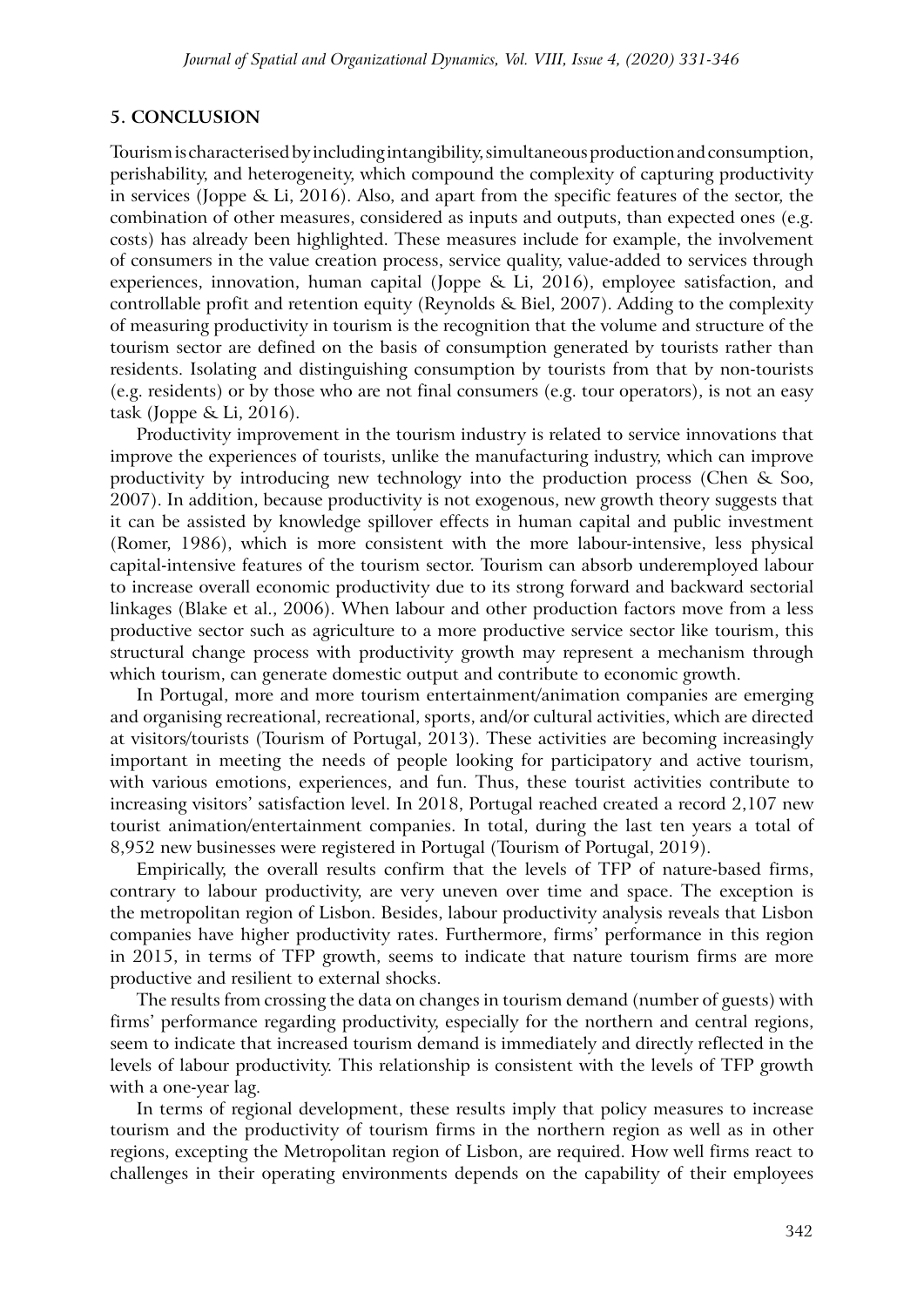and of the systems that support them. Thus, investment in human capital development is vital to innovation and the productivity increases associated therewith. The demands of the 'information age' require higher-level skills gained through formal education and training. However, the innovation that is likely to increase firms' productivity commonly arises from the absorption and application of knowledge generated externally (Santos & Khan, 2019). Hence, policy measures aimed at improving firms' productivity may include supporting partnerships between firms. Several measures can be taken to achieve this end, for instance, (i) providing linkage information in seminars, exhibitions, and missions, and sponsoring fairs and conferences; (ii) organising meetings; (iii) promoting associations; and (iv) providing advice regarding deals. Other measures include regulatory regimes for business and foreign investment as vehicles of knowledge transfer.

#### ACKNOWLEDGEMENTS

This research is a part of a project title "TURNOUT: Outdoor Tourism Development in the Northern Region of Portugal", with the reference POCI-01-0145-FEDER-032289; funded by the European Regional Development Fund and by the Portuguese Foundation for the Development of Science and Technology, of the Ministry of Science, Technology and Higher Education.

UNIAG, R&D unit funded by the FCT–Portuguese Foundation for the Development of Science and Technology, Ministry of Science, Technology and Higher Education, under the project no. UIDB/04752/2020.

The SABI database was made available by the Applied Management Research Unit (UNIAG), according to the protocol between UNIAG and COFACE.

#### **REFERENCES**

- Ackerberg, D., Benkard, C. L., Berry, S., & Pakes, A. (2007). Econometric tools for analysing market outcomes. *Handbook of Econometrics*, 6, 4171-4276.
- Archer, E. (1984). Estimating the relationship between tourism and economic growth in Barbados. *Journal of Travel Research*, 22(4), 8-12. doi: 10.1177/004728758402200402
- Assaf, A. G., & Dwyer, L. (2013). Benchmarking international tourism destinations. *Tourism Economics*, 19(6), 1233-1247. doi: 10.5367/te.2013.0354
- Barros, C. P., & Alves F. P. (2004). Productivity in the tourism industry. *International Advances in Economic Research*, 10(3), 215-25. doi: 10.1007/BF02296216
- Beedie, P., & Hudson, S. (2003). Emergence of mountain-based adventure tourism. *Annals of Tourism Research*, 30(3), 625-643. doi: 10.1016/S0160-7383(03)00043-4
- Bell, S., Tyrvainen, L., Sievanen, T., Probstl, U., & Simpson, M. (2007). Outdoor recreation and nature tourism: a European perspective. *Living Reviews in Landscape Research*, 1(2), 1-46. doi: 10.12942/lrlr-2007-2
- Blake, A., Sinclair, M., & Soria, J. (2006). Tourism productivity: evidence from the United Kingdom. *Annals of Tourism Research*, 33(4), 1099–1120. doi: 10.1016/j.annals.2006.06.001
- Botti, L., Briec, W., Peypoch, N., & Solonandrasana, B. (2010). Productivity growth and sources of technological change in travel agencies. *Tourism Economics*, 16(2), 273-285. doi: 10.5367/000000010791305617
- Brida, J. G., Cortes-Jimenez, I., & Pulina, M. (2016). Has the tourism-led growth hypothesis been validated? A literature review. *Current Issues in Tourism*, 19(5), 394-430. doi: 10.1080/13683500.2013.868414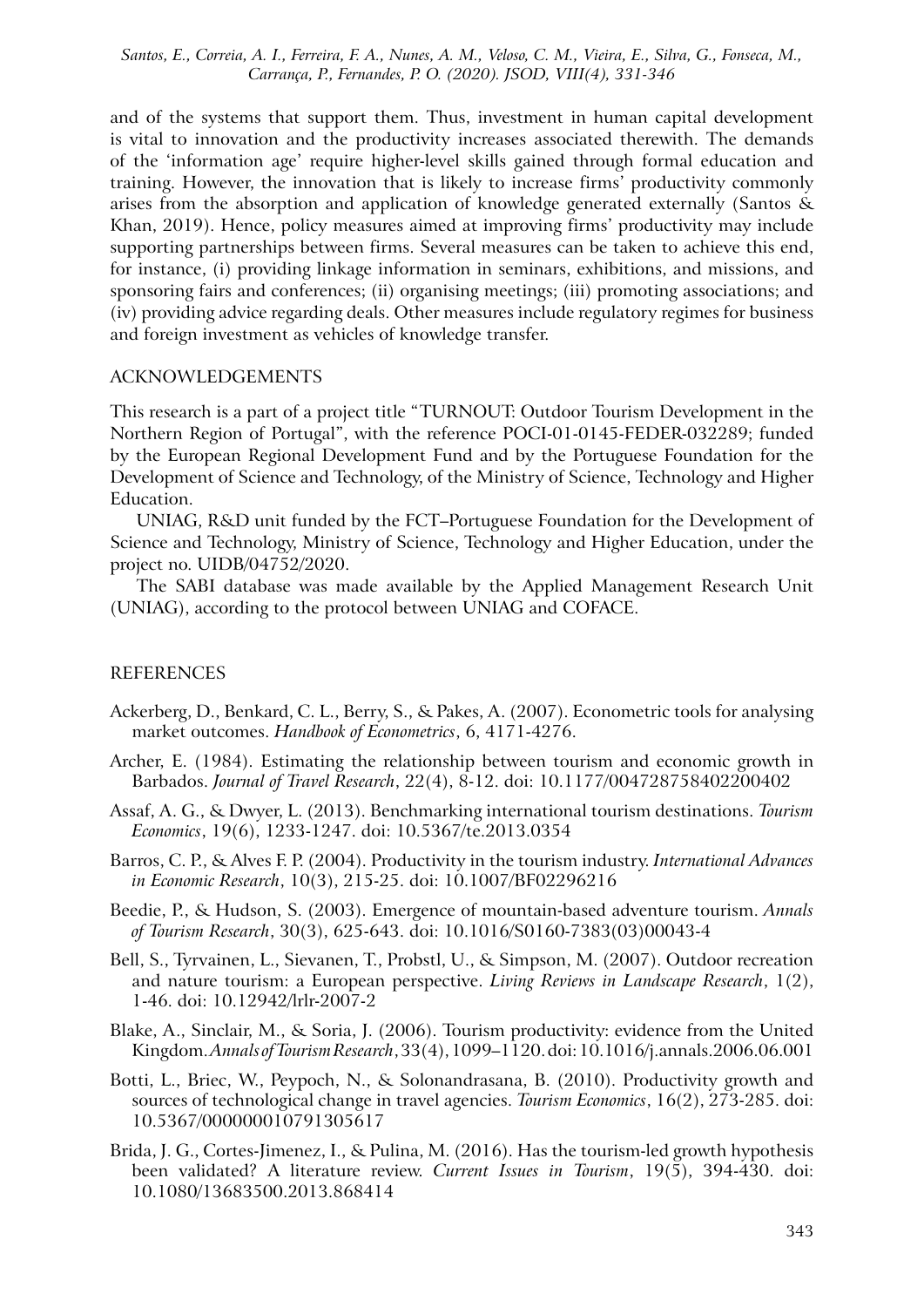- Carmignani, F., & Moyle, C. L. (2019). Tourism and the output gap. *Journal of Travel Research*, 58(4), 608-621. doi: 10.1177/0047287518769760
- Chatzimichael, K., & Liasidou, S. (2019). A parametric decomposition of hotel-sector productivity growth. *International Journal of Hospitality Management*, 76, 206-215. doi: 10.1016/j.ijhm.2018.05.010
- Chen, C. F., & Soo, K. T. (2007). Cost structure and productivity growth of the Taiwanese international tourist hotels. *Tourism Management*, 28(6), 1400-1407. doi: 10.1016/j. tourman.2007.01.004
- Chou, M. C. (2013). Does tourism development promote economic growth in transition countries? A panel data analysis. *Economic Modelling*, 33, 226-232. doi: 10.1016/j. econmod.2013.04.024
- Cordero, J. M., & Tzeremes, N. G. (2018). Financial crisis and hotels' labour productivity growth: evidence from Spanish islands. *Applied Economics Letters*, 25(19), 1376-1382. doi: 10.1080/13504851.2017.1420884
- Díaz-Chao, Á., Miralbell-Izard, O., & Torrent-Sellens, J. (2016). Information and communication technologies, innovation, and firm productivity in small and mediumsized travel agencies: New evidence from Spain. *Journal of Travel Research*, 55(7), 862-873. doi: 10.1177/0047287515583357
- Dwyer, L., & Forsyth, P. (1998). Estimating the employment impacts of tourism to a nation. *Tourism Recreation Research*, 23(2), 3-12. doi: 10.1080/02508281.1998.11014833
- Frechtling, D. C., & Horváth, E. (1999) Estimating the Multiplier Effects of Tourism Expenditures on a Local Economy through a Regional Input-Output Model. *Journal of Travel Research*, 37(4), 324-332. doi: 10.1177/004728759903700402
- Fuentes, R., & Alvarez-Suarez, A. (2012). Productivity of travel agencies in Spain: the case of Alicante. *The Service Industries Journal*, 32(16), 2623-2640. doi: 10.1080/02642069.2011.596930
- Griliches, Z., & Mairesse, J. (1995). Production functions: the search for identification (No. w5067). *National Bureau of Economic Research*. Retrieved from http://www.nber.org/papers/ w5067
- Houge M. S., & Kerr, J. H. (2016). Positive motivational experience over a three-day outdoor adventure trek in Peru. *Journal of Adventure Education and Outdoor Learning*, 9679(June), 1-14. doi: 10.1080/14729679.2016.1189837
- Inchausti-Sintes, F. (2015). Tourism: economic growth, employment and Dutch disease. *Annals of Tourism Research*, 54, 172-189. doi: 10.1016/j.annals.2015.07.007
- Joppe, M., & Li, X. P. (2016). Productivity measurement in tourism: the need for better tools. *Journal of Travel Research*, 55(2), 139–149. doi: 10.1177/0047287514546227
- Kim, H. S., & Jang, S. S. (2019). Minimum wage increase and firm productivity: evidence from the restaurant industry. *Tourism Management*, 71, 378-388. doi: 10.1016/j. tourman.2018.10.029
- Kinfemichael, B., & Morshed, A. M. (2019). Unconditional convergence of labor productivity in the service sector. *Journal of Macroeconomics*, 59, 217-229. doi: 10.1016/j. jmacro.2018.12.005
- Kukanja, M., & Planinc, T. (2018). Efficiency analysis of restaurants in a small economy after the implementation of fiscal cash registers: the case of Slovenia. *Organizacija*, 51(4), 239-253. doi: 10.2478/orga-2018-0022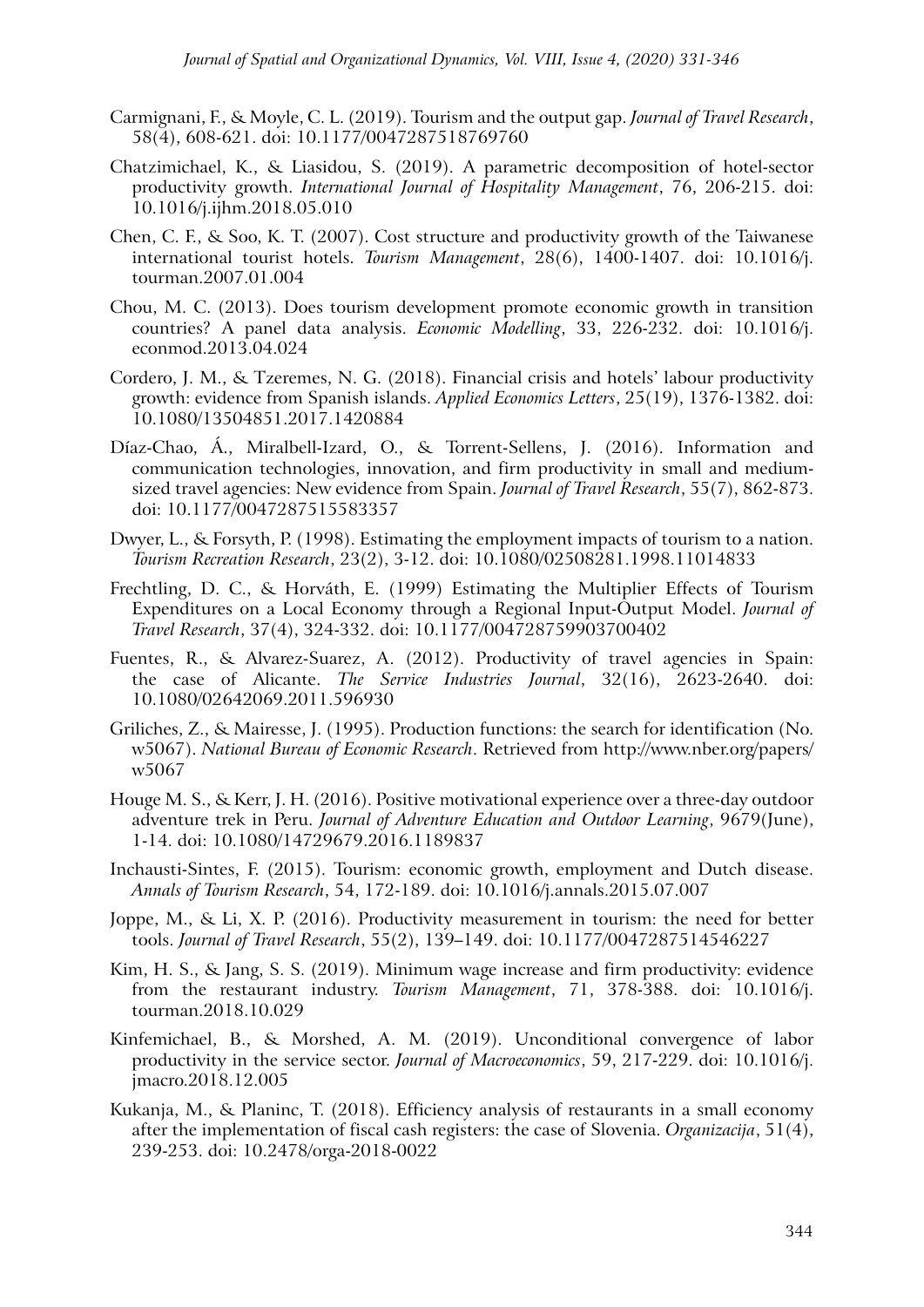- Leite, D. F. T. (2018). A cultura profissional dos técnicos de atividades de animação turística e de turismo de ar livre no distrito de Coimbra (Doctoral dissertation). Retrieved from http://hdl.handle.net/10400.26/28105
- Levinsohn, J., & Petrin, A. (2003). Estimating production functions using inputs to control for unobservables. *The Review of Economic Studies*, 70(2), 317-341. doi: 10.1111/1467- 937X.00246
- Lin, V. S., Yang, Y., & Li, G. (2019). Where can tourism-led growth and economy-driven tourism growth occur?. *Journal of Travel Research*, 58(5), 760-773. doi: 10.1177/0047287518773919
- Liu, H., & Tsai, H. (2018). Total factor productivity growth and regional competitive analysis of China's star-rated hotels. *Tourism Economics*, 24(6), 625-644. doi: 10.1177/1354816618768314
- Milio, S. (2014). Impact of the economic crisis on social, economic and territorial cohesion of the European Union (Vol. 1). Brussels: Directorate-General for Internal Policies, Policy Department B (Structural and Cohesion Policies).
- Ministério da Economia (2015). Decreto-Lei n.º 186/2015, de 3 de setembro. Diário da República, 1ª série, N.º 172, 6947-6982.
- Njoya, E. T., & Seetaram, N. (2018). Tourism contribution to poverty alleviation in Kenya: A dynamic computable general equilibrium analysis. *Journal of Travel Research*, 57(4), 513- 524. doi: 10.1177/0047287517700317
- Nunkoo, R., Seetanah, B., Jaffur, Z. R. K., Moraghen, P. G. W., & Sannassee, R. V. (2020). Tourism and economic growth: A meta-regression analysis. *Journal of Travel Research*, 59(3), 404-423. doi: 10.1177/0047287519844833
- Olley, S., & Pakes, A. (1996). The dynamics of productivity in the Telecommunications Equipment Industry. *Econometrica*, 64(6), 1263-1297. doi: 10.2307/2171831
- Pablo-Romero, M. D. P., & Molina, J. A. (2013). Tourism and economic growth: a review of empirical literature. *Tourism Management Perspectives*, 8, 28-41. doi: 10.1016/j. tmp.2013.05.006
- Pham, T. D. (2019). Tourism productivity theory and measurement for policy implications: the case of Australia. *Journal of Travel Research*, 1-20. doi: 10.1177/0047287519835972
- Reynolds, D., & Biel, D. (2007). Incorporating satisfaction measures into a restaurant productivity index. *International Journal of Hospitality Management*, 26, 352-361. doi: 10.1016/j.ijhm.2006.01.003
- Romão, J., & Neuts, B. (2017). Territorial capital, smart tourism specialisation and sustainable regional development: Experiences from Europe. *Habitat International*, 68, 64- 74. doi: 10.1016/j.habitatint.2017.04.006
- Romer, P. M. (1986). Increasing returns and long-run growth. *Journal of Political Economy*, 94(5), 1002-1037. doi: 10.1086/261420
- Santos, E., & Khan, S. (2019). FDI policies and catching-up. *Journal of Applied Economic Sciences*, 13(7 (61)), 1821-1853.
- Schreyer, P. (2001). The OECD productivity manual: a guide to the measurement of industrylevel and aggregate productivity. *International Productivity Monitor*, 2(2), 37-51. Retrieved from https://www.researchgate.net/publication/227353774\_Measuring\_productivity
- Tourism of Portugal (2013). *Plano estratégico nacional do turismo: revisão e objetivos 2013-2015*. Lisboa: Turismo de Portugal. Retrieved from http://travelbi.turismodeportugal.pt/pt-pt/ Paginas/plano-estrategico-nacional-do-turismo-2013-2015.aspx